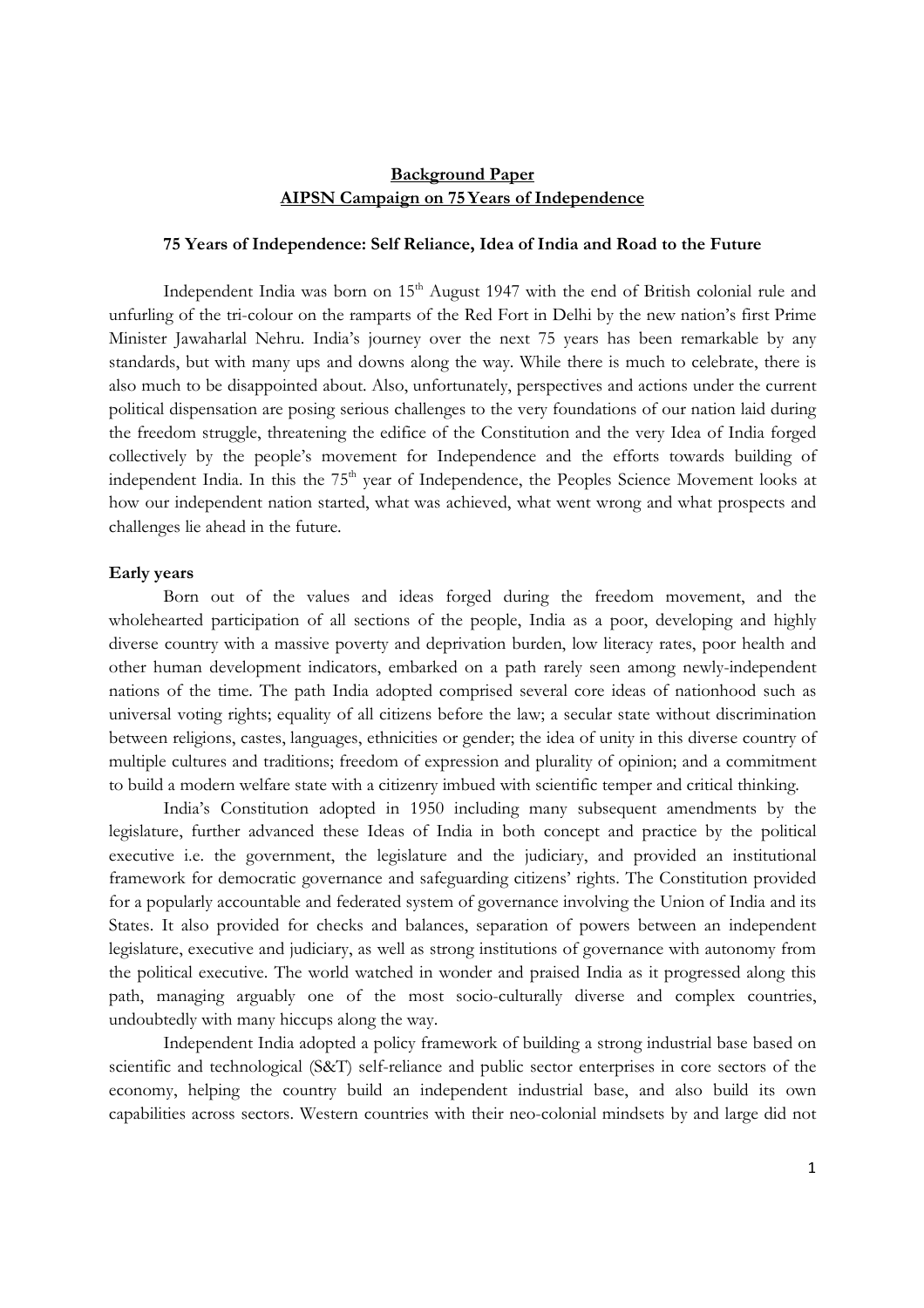help India in this process of industrialization, whereas the then Soviet Union extended considerable assistance in basic and heavy industries especially through public sector units (PSU) in steel, petroleum, electricity and power generation equipment, coal, mining and related machinery, heavy machines, pharmaceuticals etc including through technology transfer and R&D efforts to support India's efforts to achieve self-reliance.

With a special determination, India also built capabilities, knowledge and technologies in frontier areas of space and atomic energy, as well as to a lesser extent in defence in collaboration with many countries and overseas companies. This enabled India to maintain strategic autonomy from major foreign powers and to play a leading role in building the Non-Aligned Movement along with most newly-independent and developing countries and other nations. The adoption by Parliament of the Industrial Policy Resolution in 1956 and the milestone Scientific Policy Resolution of 1958, a first such document among nations which heralded S&T-based enterprises and the obligation of the State to build a scientific temper among its citizens, underscored this trajectory of S&T self-reliance, economic progress and human resource development structured around modern industries in core sectors. Premier public institutions of research and higher education were established in the early post-Independence years, such as the Tata Institute of Fundamental Research and the Bhabha Atomic Research Centre, the Indian Institute of Science, Bangalore, and several IITs in collaboration with different countries as a crucial part of this endeavour.

The 1948 Bombay Plan prepared by private sector leaders had agreed that the state should take the lead in the core sector especially heavy industries, since the private sector did not have either the capital or the capability required. Private companies would then concentrate on consumer goods and light industries. Contrary to some propaganda and public perceptions, this perspective was not simply the result of a Nehruvian "socialist" vision, but the result of considered thinking by the captains of Indian industry and commerce.

This industrial foundation, along with central planning, propelled the country forward to a leading position among developing countries in the first few decades after independence.

Together, these bestowed India with an enviable position in the international community, substantial soft power and respect in the comity of nations.

 Despite these strengths, several lacunae in both conception and implementation may be noted in this early period, many of which persisted in successive decades.

In the agreed division of industrial responsibilities, the private sector did not develop substantial autonomous capabilities and were content with protectionist policies against imports and entry of foreign firms, and profited from a captive domestic market for low-quality, low volume, uncompetitive goods. Thus the private sector did not make much contribution to self-reliance or national industrial advancement with only a few exceptions. Unfortunately, this tendency persists even to this day. While private sector companies have pushed their way into sectors formerly earmarked for the state sector, they have still not built autonomous domestic capabilities or invested in R&D and self-reliance, preferring foreign collaborations and lower-end technologies.

Agriculture was seriously addressed only in the 1960s in the  $4<sup>th</sup>$  five-year Plan through the Green Revolution. The programme was a huge success as regards raising food grain production substantially, and almost eliminating major cereals imports. However, the high inputs strategy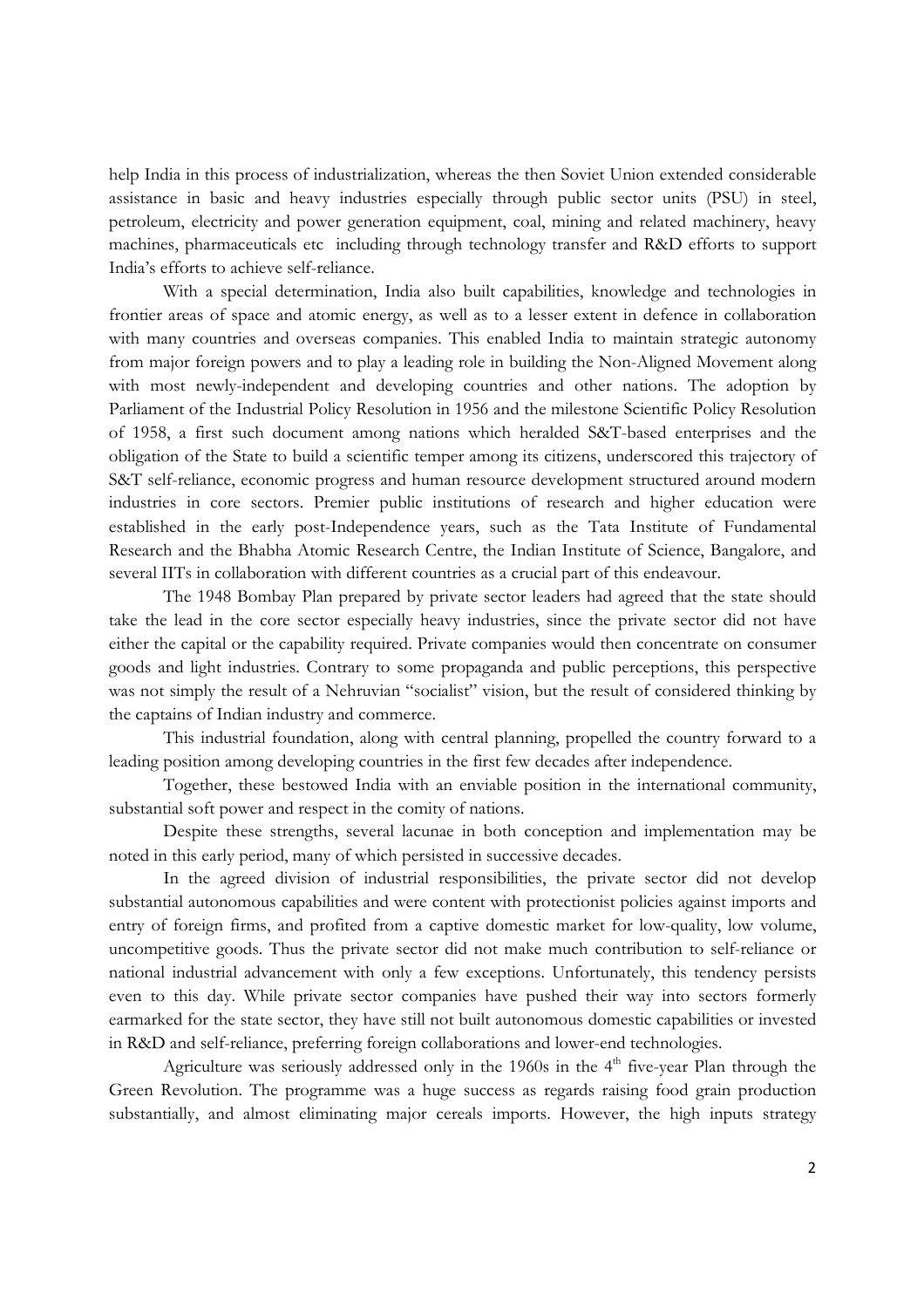brought with it with many negative aspects as discussed in the next section, leaving major issues yet to be addressed in agriculture.

Low investment in school education and primary health held back the already impoverished masses, slowed the pace of development, and prevented the people especially the poor from achieving their true potential. Despite many efforts at different points of time, substantial weaknesses persist in social infrastructure.

In the period under discussion, industrial development was stagnating as noted earlier, unable to generate higher productivity and employment despite the protected economy.

# **The Middle Decades: hits and misses**

 Governments in the later 1960s to the 1980s undertook several initiatives to address the deficits mentioned above. It is useful to examine the successes and failures of this period in some detail, since it was followed by a prolonged period of neo-liberal policies till the present and enables an informed comparison.

Public sector industries continued their dominant position in the economy, but did not sufficiently modernize to the next generation of technologies that were already establishing a strong presence in the global economy but were constrained within a limited framework of import substitution. The private sector continued to flourish but in a heavily protected domestic market and, while complaining of a "license-permit raj" imposed by government, made little effort to overcome these constraints, as shown by the under-development of light engineering and consumer goods industries during these decades. In the context of economic and technological developments, especially in comparable economies in East and South-East Asia which were broadly on par with India in terms of development in the '60s and '70s, it is no surprise that the period is described as the "lost decade." Combined with developments after liberalization of the Indian economy, the missed opportunities of this period, raises serious issues about what India needs to do in the contemporary context to at least catch up with other countries as regards self-reliance S&T in the knowledge era.

 Several progressive economic measures were initiated during this period. While Insurance had been nationalized much earlier in 1956, 14 major Banks were nationalized in 1969, providing stable financial underpinnings to development, and extended banking services as well as credit availability to hitherto unserved sections, especially in rural areas. Many experts and commentators doubt if opening up of banking to the private sector since liberalization of the economy has been beneficial to the people especially in rural areas or to the economy as a whole.

Rural poverty was explicitly addressed only in the  $5<sup>th</sup>$  five-year plan, notably through the then government's "garibi hatao" programme and several poverty alleviation schemes such as IRDP, TRYSEM, SGSY and related self-employment Schemes over the next few Plans. Unfortunately even these could not achieve their objective, with some official evaluations showing that only 14% of beneficiaries were enabled to go above the poverty line, however without any assessment of how many later dropped below it later. It was only much later, under the UPA Government in 2006-10, that the effective demand-driven MNREGA wage-employment Scheme, which was introduced through enormous push by progressive forces and civil society organizations, provided much relief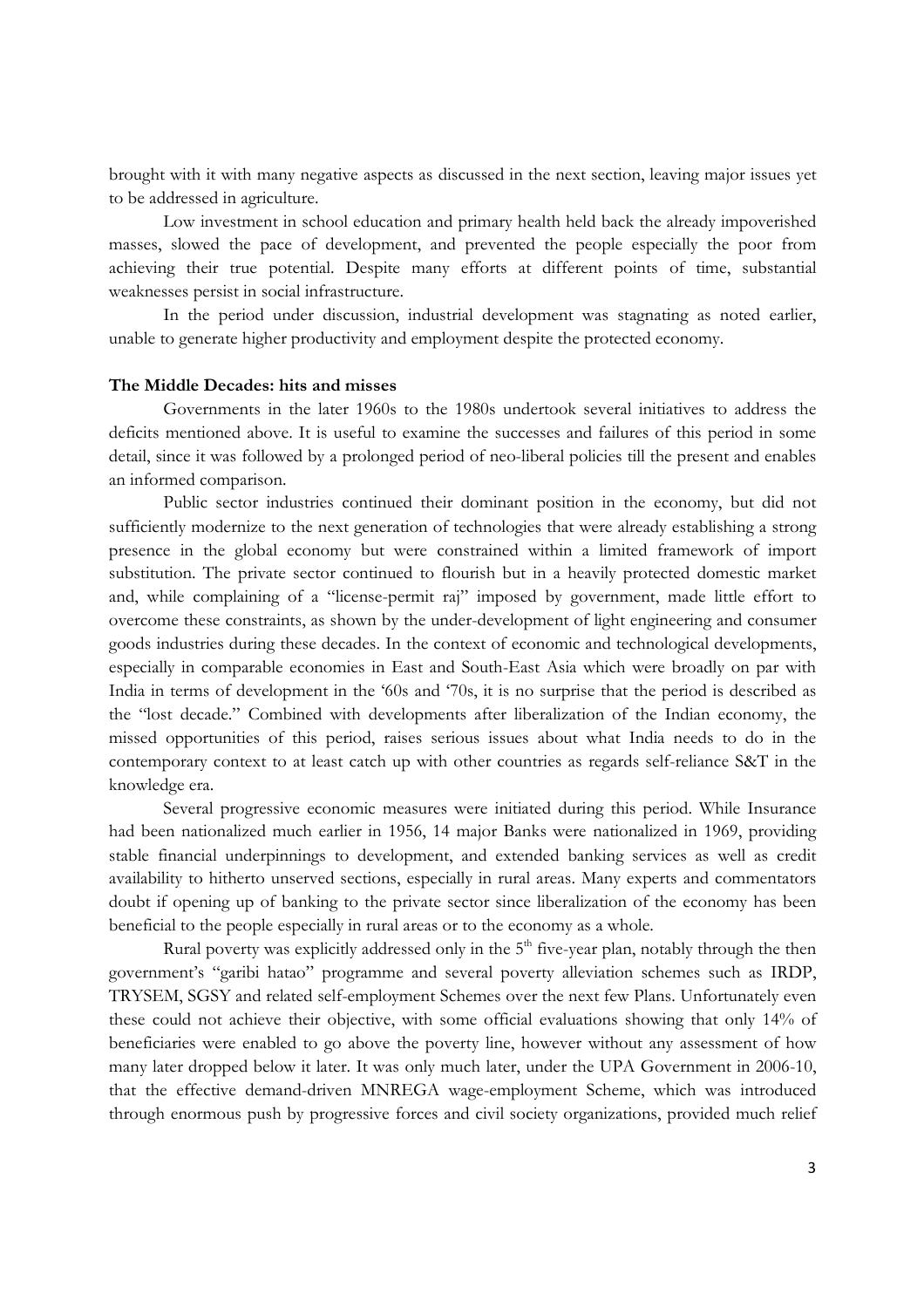for the rural un-/ under-employed and which proved its usefulness during the pandemic. Yet ruralurban disparities and large-scale unemployment or under-employment persist to this day as structural problems.

# **The Asian Experience**

 During the 1970s and early 1980s, other South East Asian countries, who were at a par with India a decade earlier, galloped ahead economically and in human development indicators through rapid development of indigenous S&T capabilities in mass manufacturing, white goods, electronic goods, micro-chips and computers.

In Japan or South Korea this was not just a giant leap forward in manufacturing, but was built by domestic companies and product brands, mostly without foreign collaboration, supported by both applied and basic research such as in particle physics, materials, electronics, optics etc and was backed by substantial policy planning and financial support by their respective governments.

These experiences showed that the concept of self-reliance was not some antiquated "socialist" idea, but a practical policy for nations wishing to establish their strong and independent presence in the world economy, and developing the capability to deal with the next technological shift. These experiences have all shown the value of self-reliance and indigenous capability, which are not merely means to developing the domestic economy, but a means towards playing a leading role in the global economy instead of remaining dependent on others or playing a junior role lower down in the value chain.

It should also be noted that these SE Asian countries consistently invested around 4-5% or more of GDP on R&D, education and health. In comparison, India's investments in these three areas continue to languish at around 1-2%. Things got no better in the 1990s or the decades thereafter, including after 2014 when grandiose promises were made to take India into the 21<sup>st</sup> century or become a developed country by 2025 or become a \$5 trillion economy soon.

#### **Agriculture**

 Agriculture was another sector relatively neglected in the early post-Independence decades, but continuing low food grain production, several near-famine years, and a devastating and frankly humiliating dependence on food aid notably from the US, prompted a major push to augment food grain production in the late 1960s onwards in the form of the so-called Green Revolution (GR). The new policy, supported by substantial financial and technological assistance from international organizations and developed countries especially the US, was focused on wheat and rice in the fertile and irrigated areas of Punjab, Haryana and West UP, and was based on high inputs of speciallydeveloped high-yielding varieties, irrigation water, inorganic fertilizers and pesticides, and mechanization of operations. The policy brought dramatic improvements in wheat and rice production, and saw India become a major agricultural producer in the world and move towards minimal imports in only a few agricultural produce. Total production of food grains increased from 51 million tonnes in 1950-51 to close to 300 million tonnes at present with huge increases in yield per hectare, multiple crops each year and expansion of acreage under cultivation. GR therefore undoubtedly transformed food grain production and agriculture in general in India, but brought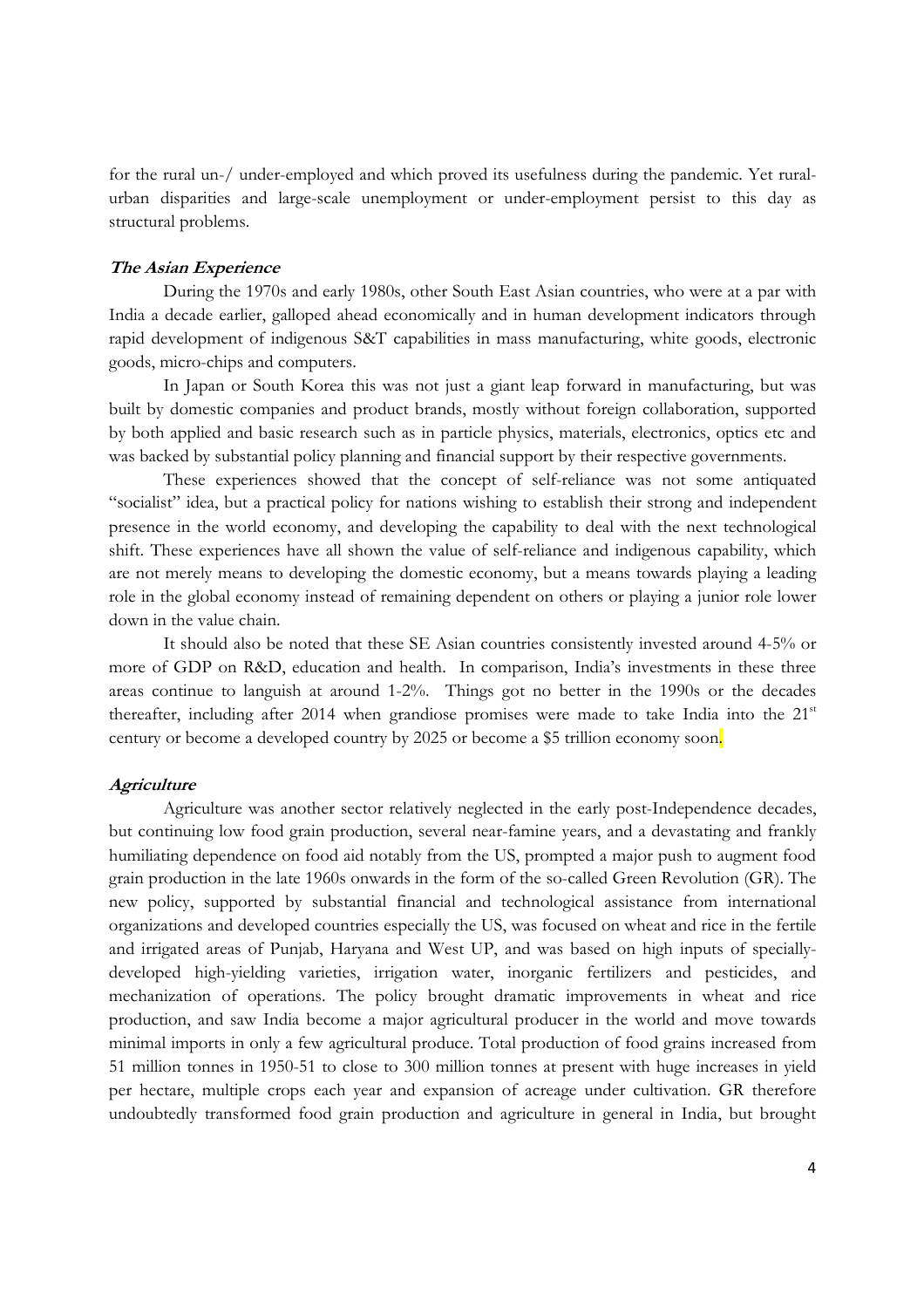along with it many negative consequences now being felt in the country and which will haunt the country for decades to come unless several corrective measures are urgently taken.

 Overuse of chemical fertilizers and new farming practices have resulted in serious depletion of soil health with related productivity losses. Over irrigation especially through excessive use of groundwater has resulted in severe depletion of water resources and water-logging. High input costs including mechanization have skewed agriculture in favour of larger farmers and have also led to high indebtedness. The emphasis on HYV of wheat and rice has led to loss of biodiversity especially indigenous varieties, besides sharp decrease in cultivation of millets and other 'coarse' grains to the detriment of nutritional status, crop diversification and over-reliance on just two crops with impact on returns. The recent farmers' agitation over the government's so-called agricultural "reforms" has been prompted in large part by the skewed socio-economic impacts of the Green Revolution.

 GR has had several other undesirable impacts too. The policy was implemented vigorously through the active involvement of agricultural universities who contributed greatly in terms of S&T but also became deeply inter-twined with issues of rich farmers, mechanized and industrial farming and linkages with Western institutions. The famously successful system of extension workers that spread the message and practices of the GR collapsed when the main task was over and was never replaced, leaving farmers dependent on mostly MNC agri-businesses for extension services.

 Other regions were neglected due to the overwhelming emphasis on the north-western states although a few sub-regions in the eastern Gangetic basin did benefit. However, crops other than wheat and rice, and agriculture in rainfed areas accounting to around 65% of farmers were not given due attention, even though the "brown revolution" or the 'second green revolution" are bandied about. This has seen the continued neglect and impoverishment of eastern India, as well as to the narrowing of the food basket especially of poorer people.

 It should be underlined that despite the much heralded success of the GR, and the "selfsufficiency" that India has supposedly attained, a large proportion of the Indian people still go to sleep hungry and do not get two square meals a day. According to a 2021 FAO Report, about 15% of India's population or about 195 million people, are undernourished and ranks 101 out of 160 countries according to the World hunger Index 2021, ranking lower than Bangladesh (76) and Pakistan (92). All these reports indicate that India may not meet the millennium Development Goal of "zero hunger" by 2030. Clearly, the problems are not restricted to food production alone, but are related to socio-political policies governing inequalities and access.

 These deficiencies and the negative consequences on Indian agriculture subsequent to the GR need to be addressed urgently, particularly R&D in raising productivity in rainfed areas, building climate resilience, and redressing the inequalities in food consumption and nutrition.

# **Environment**

 One sector where considerable effort and new initiatives were taken, which were not envisaged during the independence movement or during the first two post-Independence decades, was in environmental protection, conservation and regulation. This is hardly surprising since sensitivity to environmental issues had barely entered public consciousness, leave alone governance, in any part of the world, except for the forest conservation movement in Britain and colonial India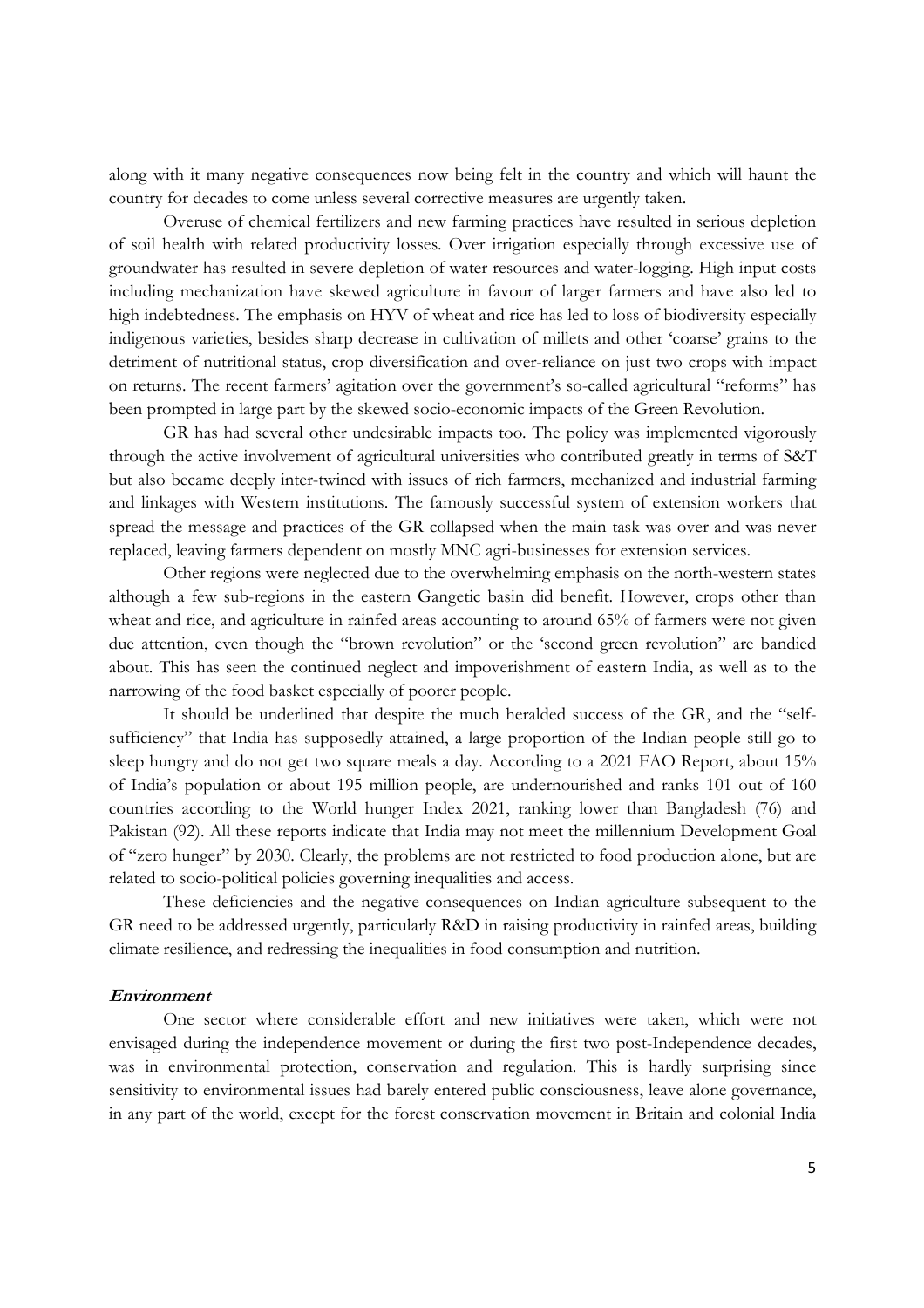in the  $18<sup>th</sup>$  and  $19<sup>th</sup>$  centuries and later in the US in order to ensure continued supplies of timber, and the setting up of nature and wildlife sanctuaries and national parks in the US in the early  $20<sup>th</sup>$ century. The Club of Rome in the 1960s warned about the potential exhausting of the mineral resources that were the foundation of capitalism, but the panic was short-lived as capitalism itself evolved. However, the 1972 United Nations Conference on the Human Environment in Stockholm, Sweden, for the first time brought the environment and its linkage with human development into governance concerns, and institutionalized international discussions and diplomacy on environmental regulation.

 Then Prime Minister Indira Gandhi, the only head of government to attend the historic summit, was said to have been deeply influenced by it, and initiated several policy measures in India broadly in tune with the Stockholm recommendations and those of other related global conferences. However, there is strong evidence supported by scholars that environmental regulations in India have evolved in response to both international diplomacy and, even more so, to pressure from civil society and social movements within the country. After Stockholm, the then government enacted a series of laws including major amendments to the Constitution as part of the series under the 42<sup>nd</sup> Amendment. Article 48A under Part IV obliges the state to protect and preserve the environment, while Article 51A (g) assigns citizens to do the same. The Air Act 1981, the Environment Protection Act 1986 and the Water Act 1976 also followed.

At the same time, the Chipko movement, the Silent Valley movement, and the movement to protect and advance forest rights of tribals and forest dwellers, all catalyzed major legislation, while the Bhopal Gas Tragedy, in which the Peoples Science Movement played a major role, catalyzed a raft of legislations and regulations governing industrial pollution, hazardous materials etc. All these movements broadened the scope of peoples participation in decision-making on developmental projects through mechanisms such as mandatory public hearings.

However, from the outset, environmental policies and their implementation in India have had a mixed record, as a result of pressure from corporate interests and supporting political and bureaucratic forces, and inadequate push from mainstream political formations for environmentally sustainable development policies. Despite victories in many battles for popular movements, the longer war continues and environmental regulations remain a theatre of daily confrontation calling for constant vigil by civil society and peoples movements such as the PSM. Forest rights continue to be threatened to this day, industrial accidents including those involving hazardous materials continue to occur due to lax if not collusive regulatory bodies. At present, environmental regulations are under severe attack, threatening the hard-won rights, laws and regulatory systems put in place over the decades. The intention, and the impact, is that the natural environment is being severely damaged, along with the lives and livelihoods of millions of people dependent upon it such as tribal people, other forest dwellers, fishers and many others.

## **Education**

 Investments in education, primary health and R&D continued to stagnate or even decline in real terms. Both in school and higher education the private sector expanded rapidly at the expense of the public system, including in rural areas. Private universities especially in engineering and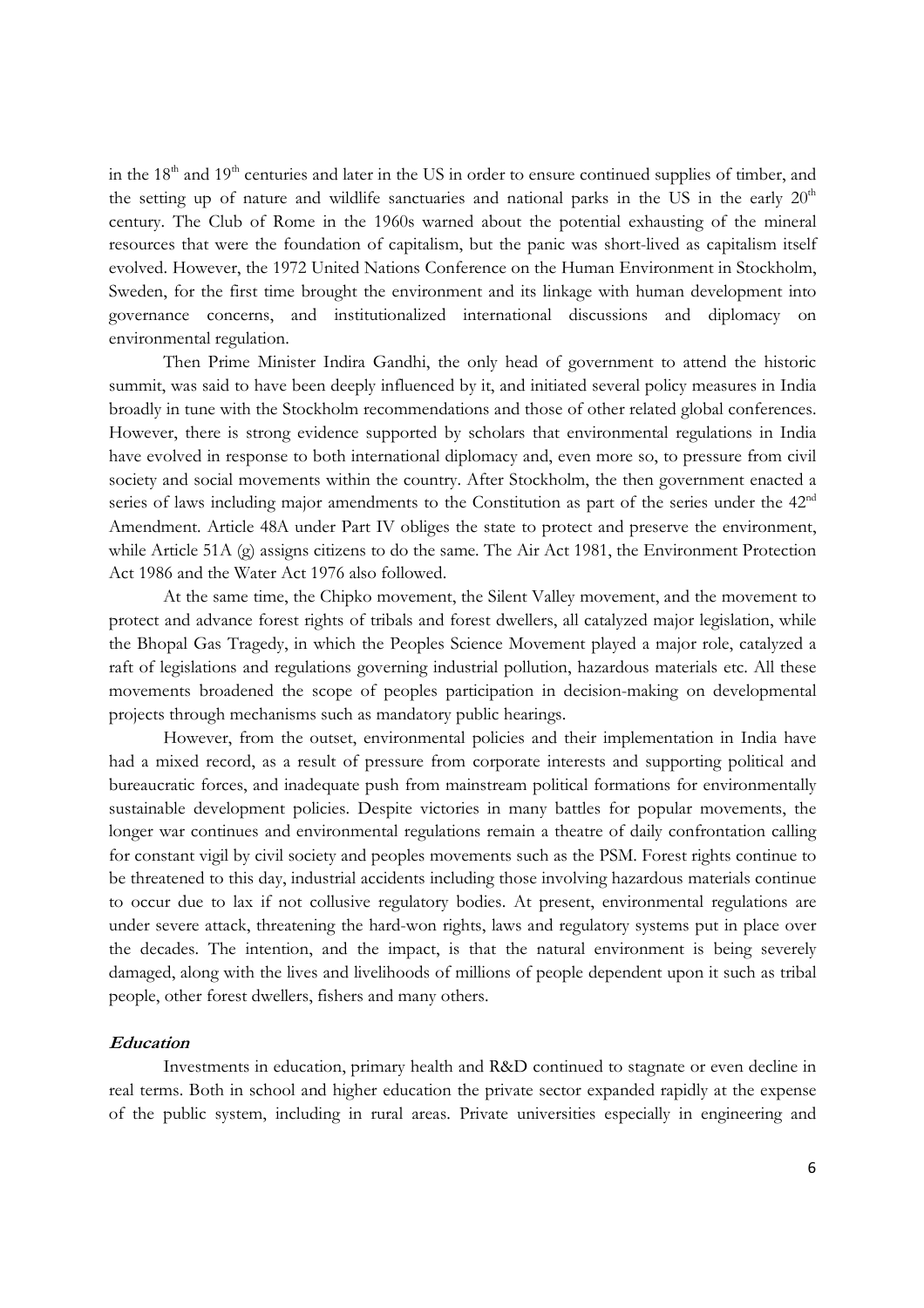medicine also proliferated with poor planning or regulation, leading to malpractices such as capitation fees, deficiencies in reservation, poor infrastructure and quality of education resulting in high unemployment or under-employment of graduates and, later, to closures leaving students in the lurch.

Ill-effects of the major failures during the early post-Independence decades in social infrastructure investments notably in health and education as noted earlier have become entrenched over the decades and have been worsened by the neo-liberal tendencies of withdrawal of the state from social services, and their privatization and commercialization.

The public education system certainly expanded in early decades after independence till India established the world's second largest school system after China. However, despite all the attempts over the decades, and several new initiatives or special thrust programmes taken up from time to time, progress towards universal, free and compulsory education has been unsatisfactory in overall terms in both quantitative and qualitative terms. While enrolment rates in elementary stages have climbed steadily, crossing 90% about a decade ago, enrolment at higher stages of the education system have continued to drop off substantially to around 50% at the secondary stage, skewed even worse for female students. Teacher-student ratios are low and many surveys have shown quality of school education to be poor. Due to these weaknesses, and preferences and trend-setting by the middle-classes, private education has made major inroads over the years especially in secondary education, with enrolments in often English-medium private schools or even unrecognized private schools increasingly sharply in recent years at the cost of the public school system, including in rural areas, despite the regulations of the RTE Act of 2009 which, for the first time, made free education a constitutional right for children from 6 to 14 years of age. Inequalities between urban and rural areas, between better off and poor students, and between upper and lower castes have become deeply ingrained in the education system in India including at school level. These trends have only worsened in most States with the onset of neo-liberal economic policies and the withdrawal of the state from both social and physical infrastructure. The new National Education Policy (NEP 2020), with its added and strong emphasis on privatization and virtual on-line education will mostly amplify these deficiencies in education and in higher education as well, making these the Achilles heel for India's future.

#### **Health**

 A public health system to deliver primary health care was, and remains, another major developmental and welfare measure which was neither taken up strongly in the early postindependence period nor strengthened later to make up for earlier failures. Till today, this remains one of the largest and most glaring failures of the 75 years of Indian independence, as starkly evidenced by India lagging behind even several of our neighbours in South Asia and other lowincome countries as regards basic health indicators. In 2016, India ranked 145 out of 195 countries in a Health Care Quality Index reported in The Lancet in 2019, with a score of 41.2 improving considerably from 1990 but still well below the global average of 54.4, and still ranking below Bangladesh and Bhutan, sub-Saharan Sudan and Equatorial Guinea.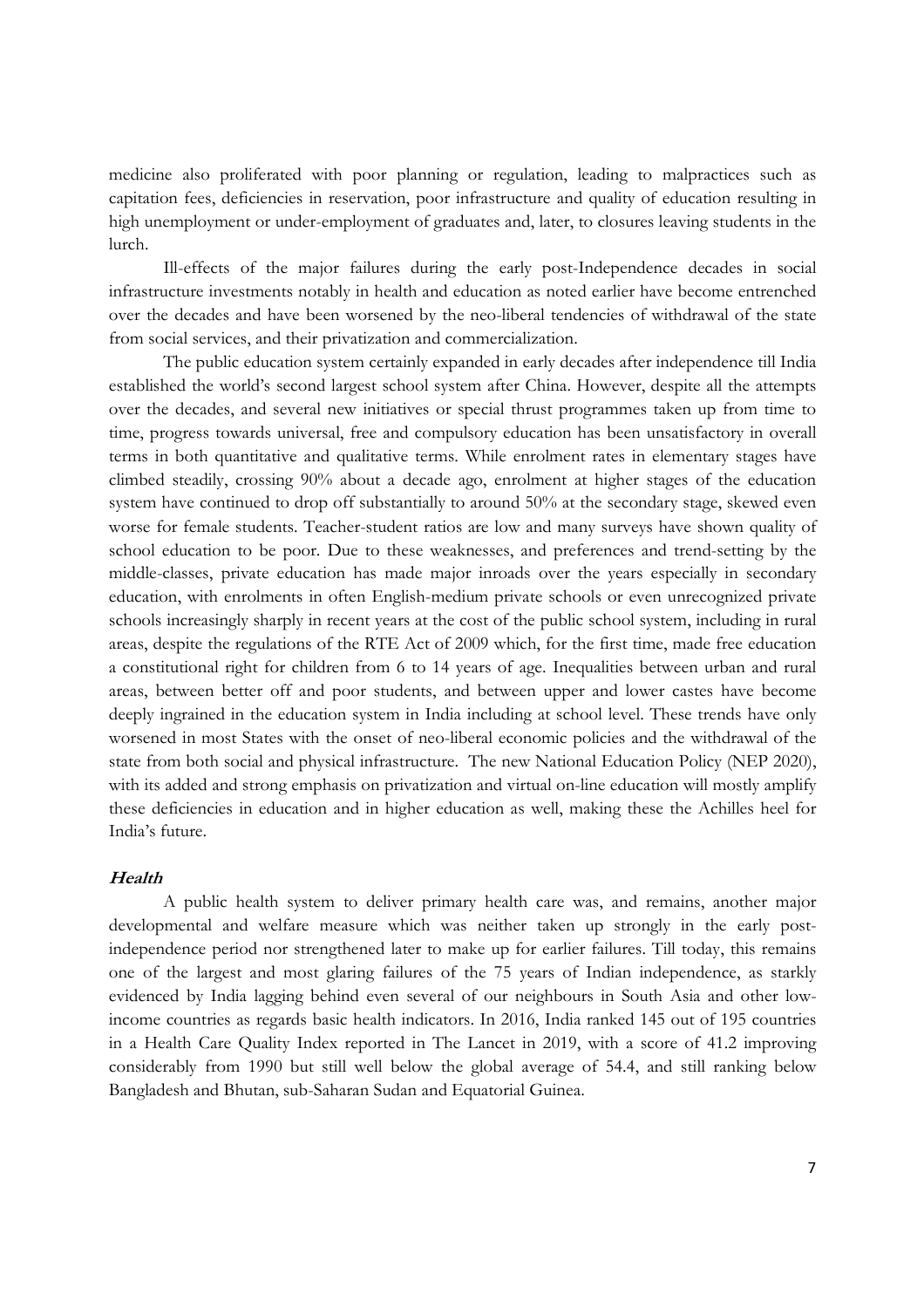Health was unfortunately not accorded adequate priority in the early post-Independence decades and was not recognized as a constitutional even later as was done for RtE, despite the strong and detailed recommendations of the Bhore Committee 1943-46. Several subsequent highpowered committees followed, resulting in the National Health Policy of 1983 which was largely shaped by the 1978 Alma Ata Declaration of "Health for All by 2020." While the new policy at least introduced some institutional structure for health care delivery and public health systems at different decentralized levels of society, subsequent early neo-liberal "reforms" introduced more diseasespecific centralized vertical programmes and concepts like user fees, and diluted the earlier primary health care system. The ideas of Universal Health Care advocated internationally was also sought to be implemented in India, but remained on the shelf. Similarly the National Health Policy introduced by both the UPA and later the present BJP-NDA dispensation contain many ideas but few commitments and institutional arrangements.

#### **Authoritarianism**

 Public resentment of the continuing failures of the government to address basic issues and growing authoritarian tendencies in the Union government, boiled over in 1974-75, when the country witnessed widespread popular unrest and the famous nationwide Railway strike, leading to the government headed by Mrs.Indira Gandhi declaring Emergency on 26 June 1975. Political and civil society opponents were arrested, all civil liberties and press freedom were suspended, freedom of expression and assembly by citizens and workers were curbed, States' rights were trampled upon, and even independence of the judiciary in practice if not in law was constrained through the idea of a "committed judiciary." At one stroke, the people found all their hard won rights for which they had struggled during the freedom movement were snatched away by an authoritarian government that dissolved the distinction between Executive Government and State. However, the people's anger expressed itself forcefully in the general elections of 1977 when the incumbent government was defeated and democracy restored under the new and first-ever non-Congress government.

Constitutional experts and commentators, especially those who were witness to or had experienced the Emergency excesses and participated in resistance to them, term the current atmosphere of executive non-accountability, dominance over all institutions, flouting of Constitutional norms and intolerance of dissent in both the polity and civil society, to be like an "undeclared Emergency." It is therefore important to recall the 1975 emergency and parallels between the present situation and that period.

. Several changes from what may broadly be termed the "Nehruvian path of development" were initiated or experimented with by the non-Congress governments after Emergency and later when several non-Congress formations came to power during the later part of the 1980s, some with positive outcomes, others with mixed or questionable outcomes. In the developmental arena, greater emphasis was seen on the role of the private sector, enhanced civil society participation in policymaking and governance, and decentralization of governance favouring States and local selfgovernment. However, the short life-spans of these governments did not allow for either a detailed appraisal of these policy shifts or indeed for any of these policies taking root. Some trends, however, do seem to have established themselves in the body politic, such as coalitions of like-minded forces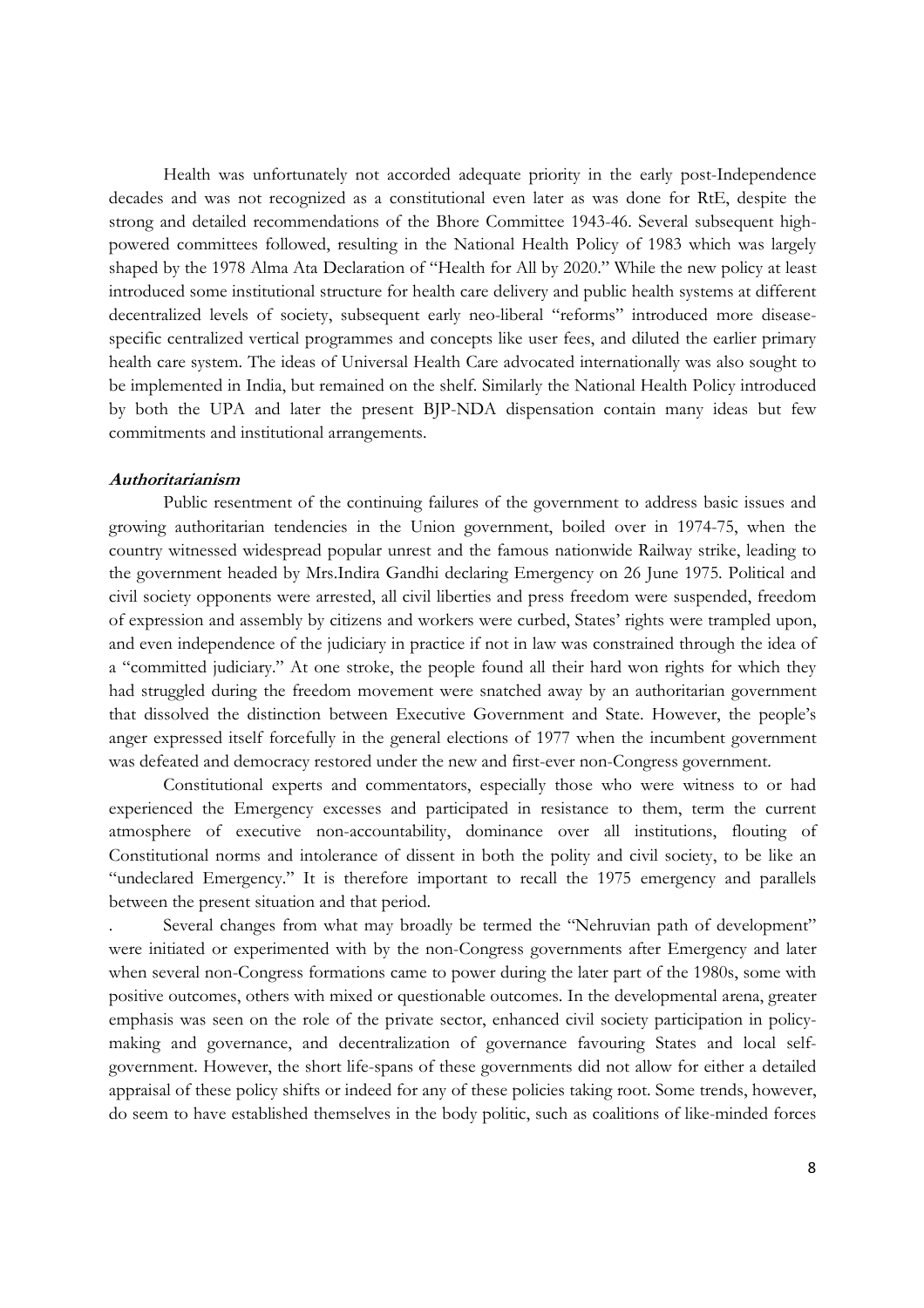around a common programme, assertion of a strong civil society role in governance and, till the current dispensation came to power, decentralization of governance institutions and mechanisms.

## **Neo-liberal phase**

 By the 1980s and 90s, commitment of the state to the initial direction and impetus of selfreliant development led by the public sector weakened gradually, and dominant forces in the economy and in the political class started moving towards courting foreign investment, downplaying or divestment of public sector units (PSUs), opening up different sectors to the private sector, and a gradual withdrawal of the State from public services, the social sector and many industrial sectors under the influence of the by now internationally dominant neo-liberal economic framework championed by the IMF, World Bank and other international agencies. The collapse of the Soviet Union also saw substantial changes in India's non-aligned foreign policy and the pro-Western trend further intensified these economic policy changes. These trends climaxed with a full-fledged embrace of neo-liberal policies in the 1990s with the stated aim of unleashing the "animal instincts" of the domestic private sector, foreign investors and multi-national corporations (MNCs), who were provided numerous incentives of de-regulation and opening up almost all sectors of the economy.

Crisis-level economic problems in the early 1990s triggered a full-scale embrace of neoliberal policies in the Narasimha Rao-Manmohan Singh decade and later in the "dream team" UPA decade, as well as the intervening Vajpayee-Arun Shourie-Jaswant Singh era. India no doubt experienced high GDP growth rates in this period, with some poverty reduction but with deepening inequality too. In pursuit of privatization, natural resources were handed over to private corporate houses in mining, minerals, petroleum and the airwaves, ports and other infrastructure, all at a pittance allowing for super-profits, and numerous key economic sectors were opened up to Multi-National Corporations (MNCs) and the domestic private sector, while simultaneously rival PSUs were systematically weakened or undermined, for example in telecom at the cost of BSNL and in aviation at the expense of Air India/Indian Airlines. A process of privatization of public utilities such electricity and water distribution was also set in motion following the World Bank-IMF prescription. While corporate classes and a small section of the middle-classes benefited from these economic changes, business magnates were the biggest gainers, with greater concentration of wealth at the top of the pyramid. There was a boom in consumer durables, boosted by salary rises for government and public sector employees through successive pay commissions and prods to banks to hugely expand loan schemes on liberal terms. Foreign companies entered the Indian market in a big way, both directly and through portfolio investments, aided by generous taxation and other incentives.

Large Indian private manufacturing companies entered into collaborations with MNCs and other foreign companies taking advantage of these changes. But contrary to the promise that liberalization, privatization, globalization and FDI would bring in new technologies to the country, almost none of the private players absorbed these modern technologies and improved products, and launched their own globally competitive products and brands, or emerged as global players in their own right. For the most part, they remained junior partners of MNCs and other foreign companies. A few sectors displayed some dynamism, for instance in software and business processes, but it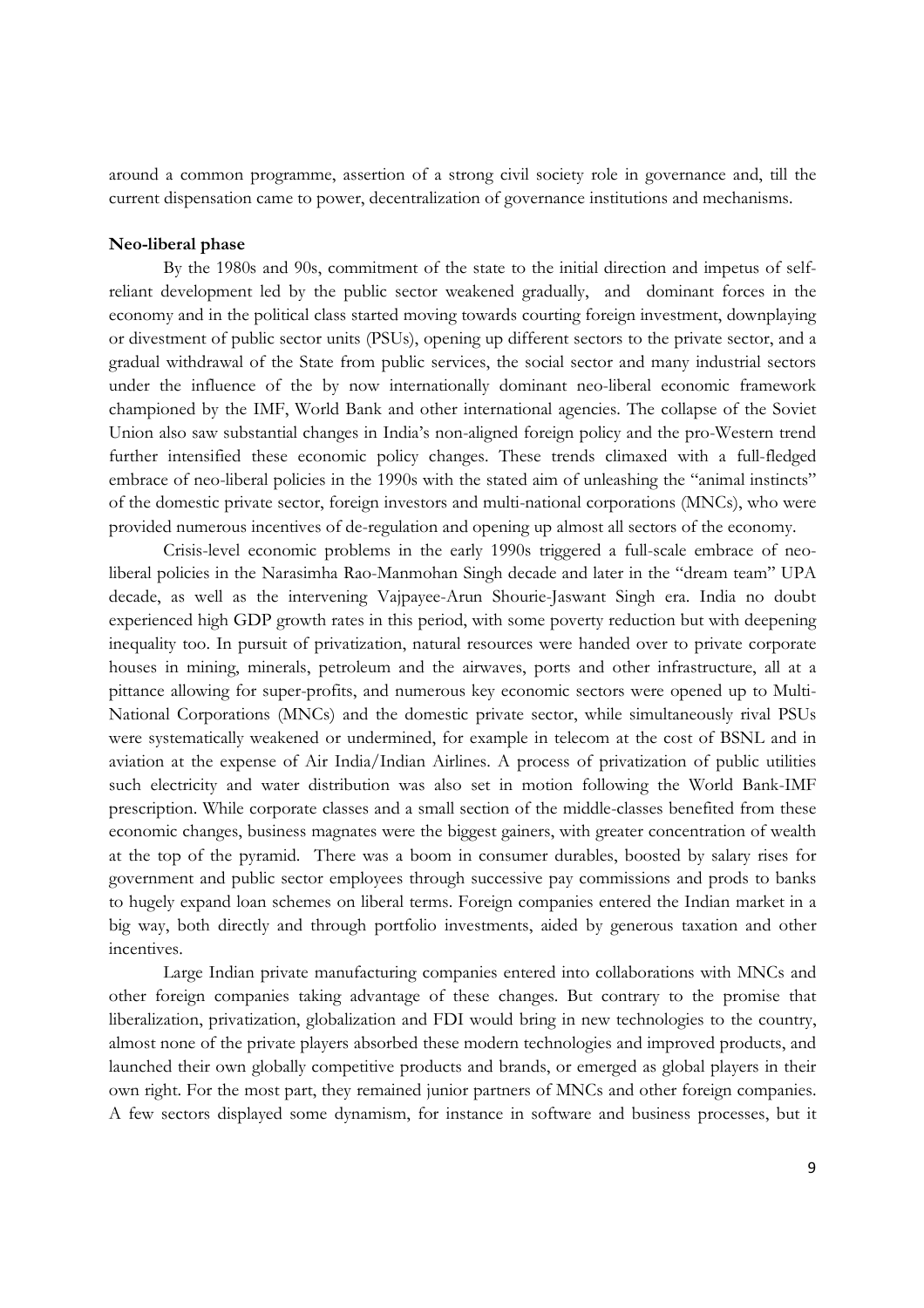should be noted that most Indian companies were providing services for foreign clients rather than developing or promoting their own software products, in which India still has no major global presence or players.

The public sector, which had the capability and scale to absorb new or updated technologies, was hamstrung and deliberately held back. And no major gain was made during this entire period in enhancing self-reliance and autonomous capability by Indian private sector industries.

During the UPA dispensation, efforts were also made to adopt counter-balancing welfareoriented positions closer to the older Congress orientation.

 The Right to Information (RTI) Act, amendments to the Forest Rights Act, advances to the public distribution system in the form of the Food Security Act, and the impactful National Rural Employment Guarantee Scheme, and efforts to protect the environment and people's rights from corporate inroads were some of the major rights-based welfare measures put in place during this period. Many of these legislative, executive or regulatory measures were taken in response to demands and push from progressive forces and civil society organizations. Other positive experiments included the campaign-based and mass mobilization volunteer-based Total Literacy Programme catalyzed and led by AIPSN/BGVS in the earlier period, and the later Right to Education (RtE) Act during the UPA dispensation. However, all these measures and other rightsbased approaches saw headwinds and even reversals due to pressure from neo-liberal forces both within the government and outside, including during the successor BJP-NDA governments.

 Pressure from the strong Left presence in Parliament supporting the UPA also provided some protection to the people from some potentially harmful neo-liberal policies, such as opening up insurance to the private sector and major modifications to the Indian Patents Act as demanded by global capitalism, measures that were resisted and rejected in Parliament. Provisions still retained in the Patents Act continue to enable effective self-reliance especially to the domestic pharma industry.

#### **Present phase**

 As if with a vengeance, the BJP-led Governments of 2014 and 2019 have aggressively pushed neo-liberal economic policies since coming to power, along with retrograde social policies and serious undermining of "the idea of India" as embodied in the independence struggle and the Constitution, aided and abetted by non-State Hindutva forces.

## **Increasing inequality**

 It is no surprise that income inequalities have widened even further than before, and multibillionaires and crony capitalists believed to be close to the ruling establishment have amassed huge additional wealth during recent years, even during the lockdown and nationwide economic slowdown. 50 new billionaires were added in India during 2020, and wealth of Indian billionaires increased by 35% or almost Rs.13 lakh crores during 2020 at a time when millions of Indians were without source of income or were walking thousands of kilometers to their original villages from cities where there was no work available. The World Inequality Report 2021 states that the top 10% of Indians hold 57% of the national income, and the bottom 50% hold just 13%. It also finds that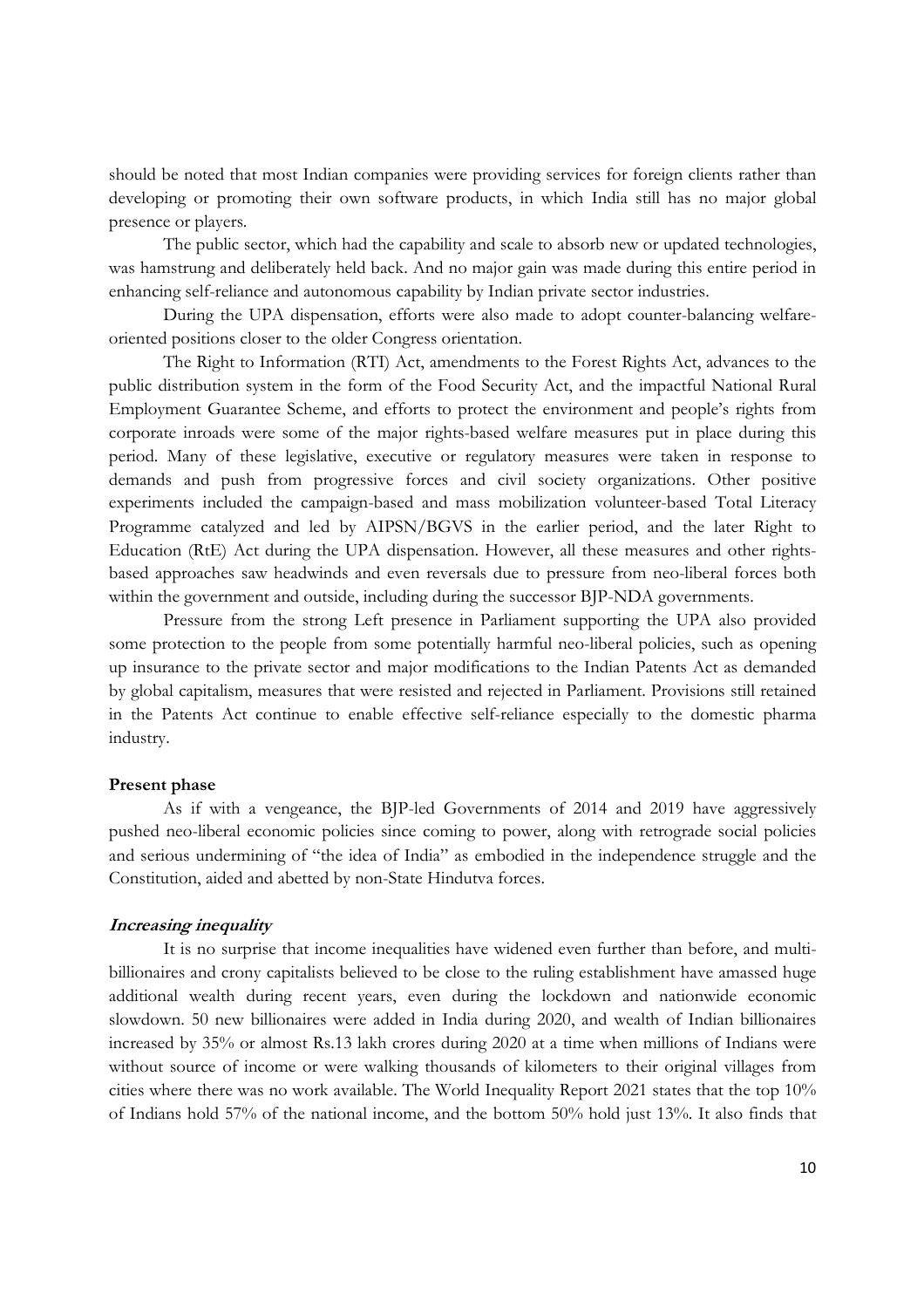the top 1% of the population own 33% of national wealth. Such is modern neo-liberal capitalism, avidly promoted by the present government and their supporters, along with promises of further concessions to MNCs and domestic corporates especially crony capitalists, de-regulation across all sectors, further dismantling and privatization of PSUs, virtual sale of national assets, de-unionization and casualization of labour and other "reforms."

# **Demographic dividend or growing handicap?**

 India currently has a substantial youth population, what demographers call a "youth bulge," with over 600 million persons under the age of 25. Development experts believe this 'demographic dividend" can be a tremendous asset for the future, provided these youth receive proper basic and higher education and appropriate skills, especially since comparable countries including China have a rapidly ageing population. On the other hand, if India fails to build the capabilities of its young population, un-skilled and under-educated youth could also form the basis for deep social unrest and undesirable socio-political tendencies.

As things stand today, India's higher education system, despite its considerable expansion in recent times albeit largely with private colleges and universities of uncertain quality, India's higher education enrolment rates are 20% less than i.e. far below comparable middle-income countries like Brazil or China. Various studies have shown that over 60% of engineering graduates remain unemployed, and close to 50% of all graduates have been found to be unemployable in any skilled occupation! Other available statistics show that around 27% of India's youth are thus excluded from education, employment or skills.

Unfortunately, neither the NEP 2020 nor the Science, Technology & Innovation Policy (STIP) address these inter-related issues of low access to quality education, deep inequities in education and employment, poor linkages between the education system and employment opportunities, and the urgent need to rapidly upgrade skills and education at all levels if India is to advance in the global economy in the knowledge era.

NEP 2020 contains no reference to the industrial and economic context, simply assuming that higher education in any form will somehow meet present and future demands. On the contrary, NEP's proposal to terminate the system of affiliating universities with widely dispersed colleges will inevitably lead to closure of numerous colleges especially in smaller towns and rural or semi-urban areas, further exacerbating social inequities and reducing access to higher education for rural and other disadvantaged populations.

### **Privatization of Education & Health**

 During the neo-liberal phase including under the present dispensation, the health delivery and health education system has been increasingly tilting towards private players and tertiary curative services to the extent that around 75% of hospitals and tertiary health facilities in India are in the private sector, and thus oriented towards better-off sections who can afford these services. In this context, it is not surprising that insurance-based services have gained ground rapidly, and even government departments and PSUs are now reimbursing employees' expenses at private hospitals etc, thus further strengthening the private health care sector rather than a more affordable and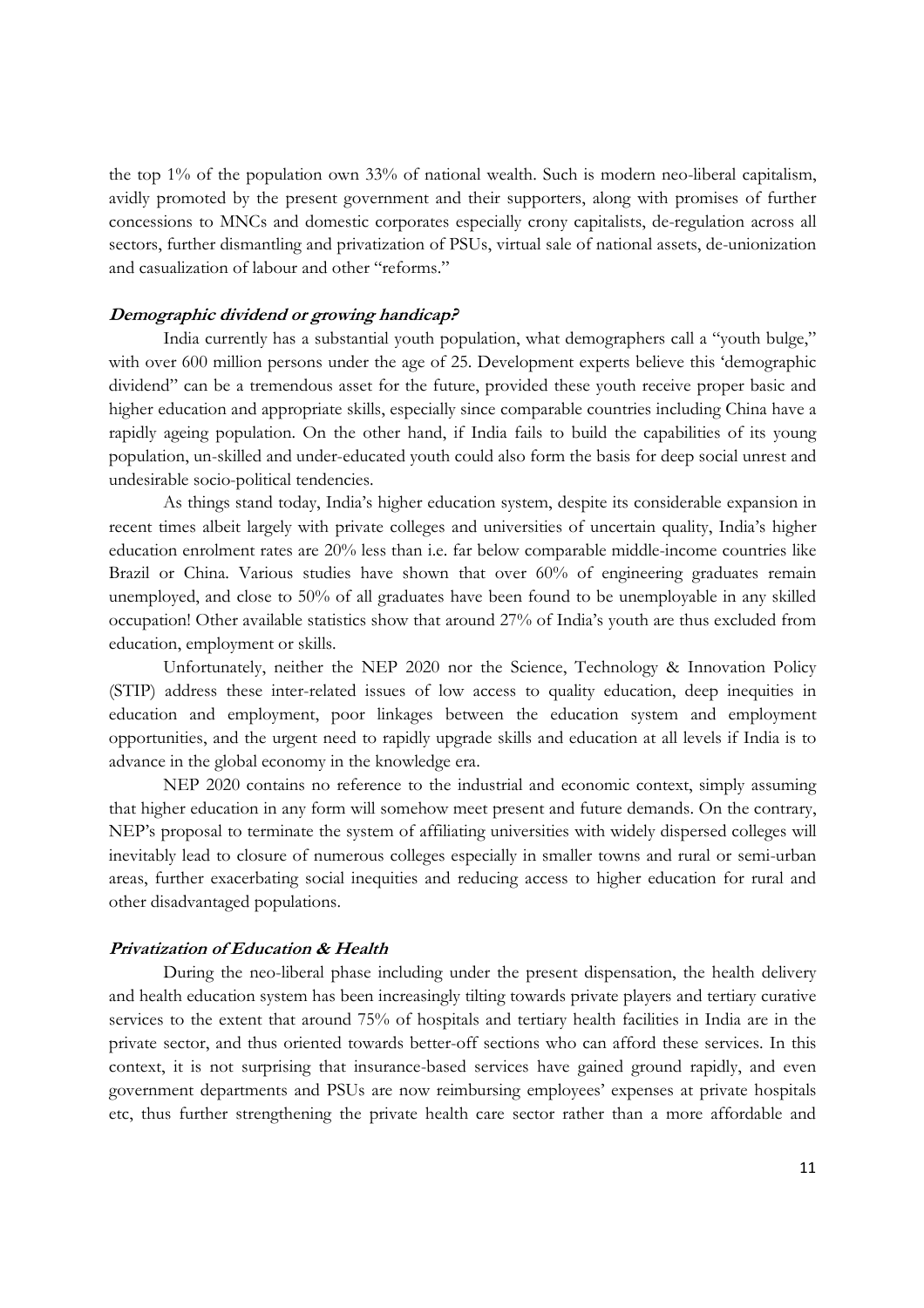accessible public health system. The dominance of the private sector, and the weakness of the public health care system, is such that the common people of India have to incur over 60% of out-ofpocket expenditures on health.

All these structural weaknesses in public health have been cruelly in evidence during the Covid-19 pandemic, with the exception of Kerala which showed how a more effective public health system could be built and run even in India through long-term consistent public investments and decentralized administration.

The overall situation is made worse by serious deficits in doctors, nurses and other paramedical personnel. Whereas medical education has expanded considerably in recent decades, costs of such education have also increased substantially while, at the same time, quality of education has suffered. These trends have also led to brain drain of qualified personnel, and high costs in India have also driven students to seek medical education abroad and falling into a debt trap as a result.

Very similar processes are underway in engineering and technical education as well. The proliferation of poorly regulated private engineering colleges with poor facilities and equipment has resulted in producing under-qualified engineers who find it difficult to get suitable jobs, particularly when industries in India are so largely based on imported technologies requiring less engineering talent compared to indigenous industries based on innovative technologies.

The proposals in NEP 2020 will further aggravate these tendencies due to NEP's emphasis on private universities and commercialization and "vocationalization" of educational services, without any correlation to demand for human resources, or industrial and developmental policies that would shape this demand, with a tacit assumption that the educational courses offered by universities would somehow correspond to evolving market demand. High fees of around Rs.2.5 lakhs for 4-year "vocational" undergraduate courses have already started in many Colleges/ Universities under NEP but with students not having any information about the acceptance of these qualifications by employers and the future potential of these qualifications.

# **Privatization of PSUs and State Assets**

 The Government is currently on a massive spree of privatization, handing over PSUs to the private sector for a song, selling or leasing infrastructure like ports, airports, roads, railways, railway stations and all kinds of assets which had been acquired through public resources over the decades. With a non-existent or toothless competition commission, not just huge corporations but also monopolies or duopolies are being created in sector after sector such as telecom, retail etc with MNCs or overseas companies or investors having a huge share. Private monopolies are far worse than state monopolies which are at least accountable to parliament, whereas the former leave consumers with no protection given poor regulation.

All these measures are being taken with little or no regulation, following the classical neoliberal paradigm, not being followed any more in that undiluted form even by most advanced capitalist countries. In fact, in Europe, the UK and even the US, a process of re-nationalization or re-municipalization is underway in public utilities, railways etc. Regulatory capture is being practiced by the State itself, wherein the regulator does not act as a check on corporates, rather the regulator itself supports corporates in their ventures and in getting around government checks. In fact in most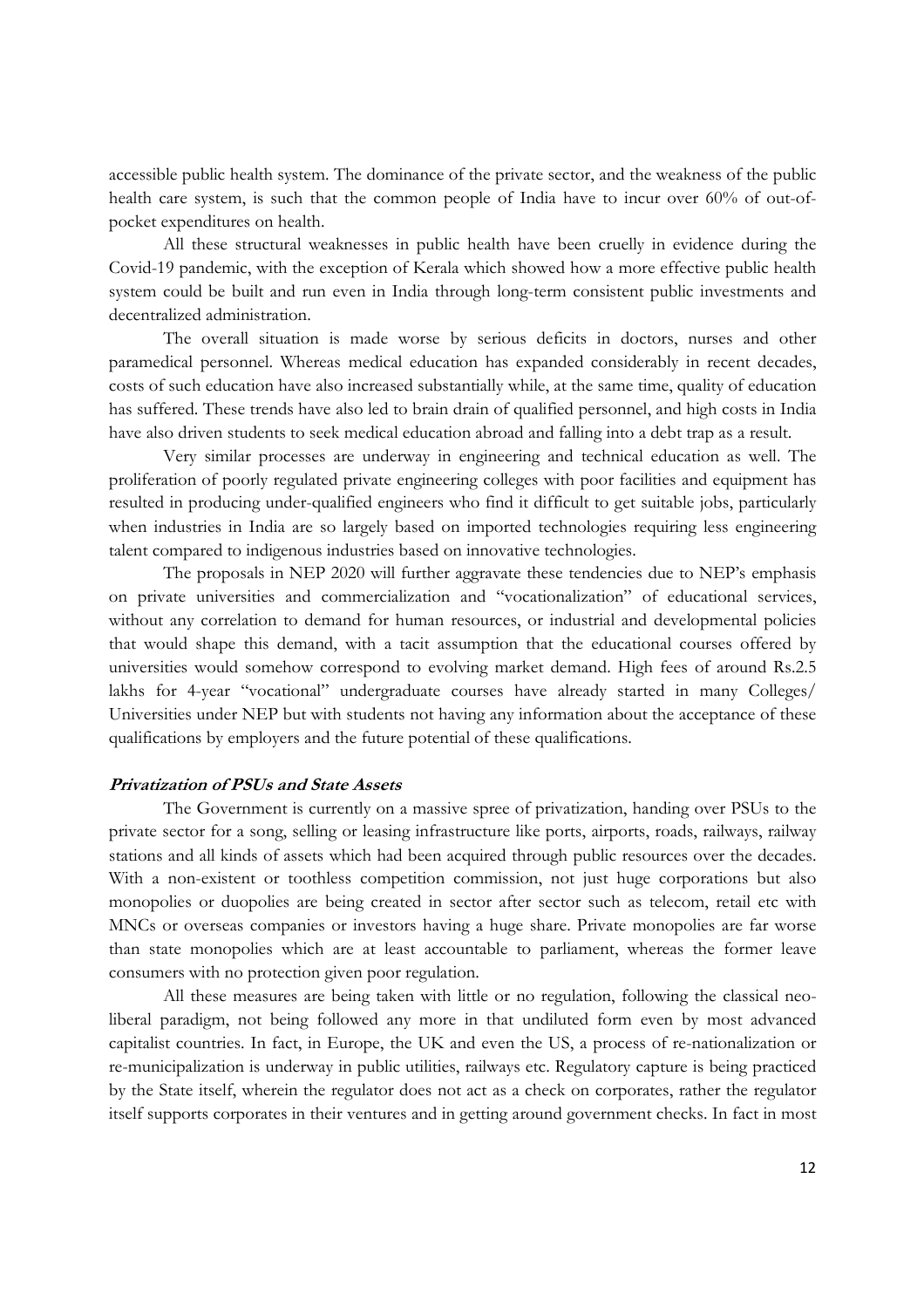cases, the regulator's mandate is itself is defined as including support to the growth of the private sector!

### **Dismantling Environmental Regulations**

 Even during the election campaign preceding the 2014 general elections, the party which was later to form the government made it clear that it believed that environmental regulations were an obstacle to economic growth through mining, other industries, infrastructure and commercial projects. This was translated into action soon after the new Government was installed by converting the different regulatory systems under the Ministry of Environment as bodies to facilitate corporate interests and projects in ecologically sensitive areas rather than protecting the latter. This was made a major element of the government's efforts to improve its ranking in the global "ease of doing business" index.

Environmental de-regulation is now being pursued aggressively by the present Government through various means such as executive notifications modifying existing rules and procedures, packing decision-making expert committees, proposing major changes in rules and procedures. All these are being done without any legislative backing and, in those cases where the proposals are opened up for public response, the time given is extremely limited, often two weeks or so, even if the proposals involve major changes to existing regulations or potentially greater threats to the environment.

Major dilutions have been made to the Coastal Zone Regulations and so-called "linear projects" such as power-lines, pipelines, highways and railway lines have been given exception for passing through forests and even sanctuaries. Environmental Impact Assessments have been reduced to mere formalities, with project holders allowed to prepare their own EIA through consultants. Packed approval committees have made approvals the norm and rejections rare.

Attempt was made in 2020 in the midst of the pandemic to ram through sweeping changes in EIA requirements, approval conditions and procedures through a Draft EIA Notification Amendment 2020 which, initially, gave only 30 days notice for public comments. The Draft removed the very requirement for EIA and public hearings for a wide range of project types, did not permit public objections to EIA violations which were also sought to be condoned after minor fines, and placed a whole range of projects outside EIA purview on non-transparent grounds of "national security." After huge protests, several extensions and large-scale negative comments including charges of the Notification being in explicit violations of apex Court orders, the Notification has been kept in abeyance.

However, its various provisions are now sought to be implemented in practice through executive actions and clear trickery to circumvent provisions, such as granting EIA to 100km stretches of the Char Dham Highway in the fragile Himalayan region rather than the whole highway project of close to 900km. Similar efforts were made recently through Amendments to the Forest Rights Act, seeking to circumvent rights of tribals and other forest dwellers by redefining different categories of Forests and procedures to allow easy approvals for violations and removing large areas from the definition of forests thus enabling conversion of large areas of forests into lands for commercial or industrial projects.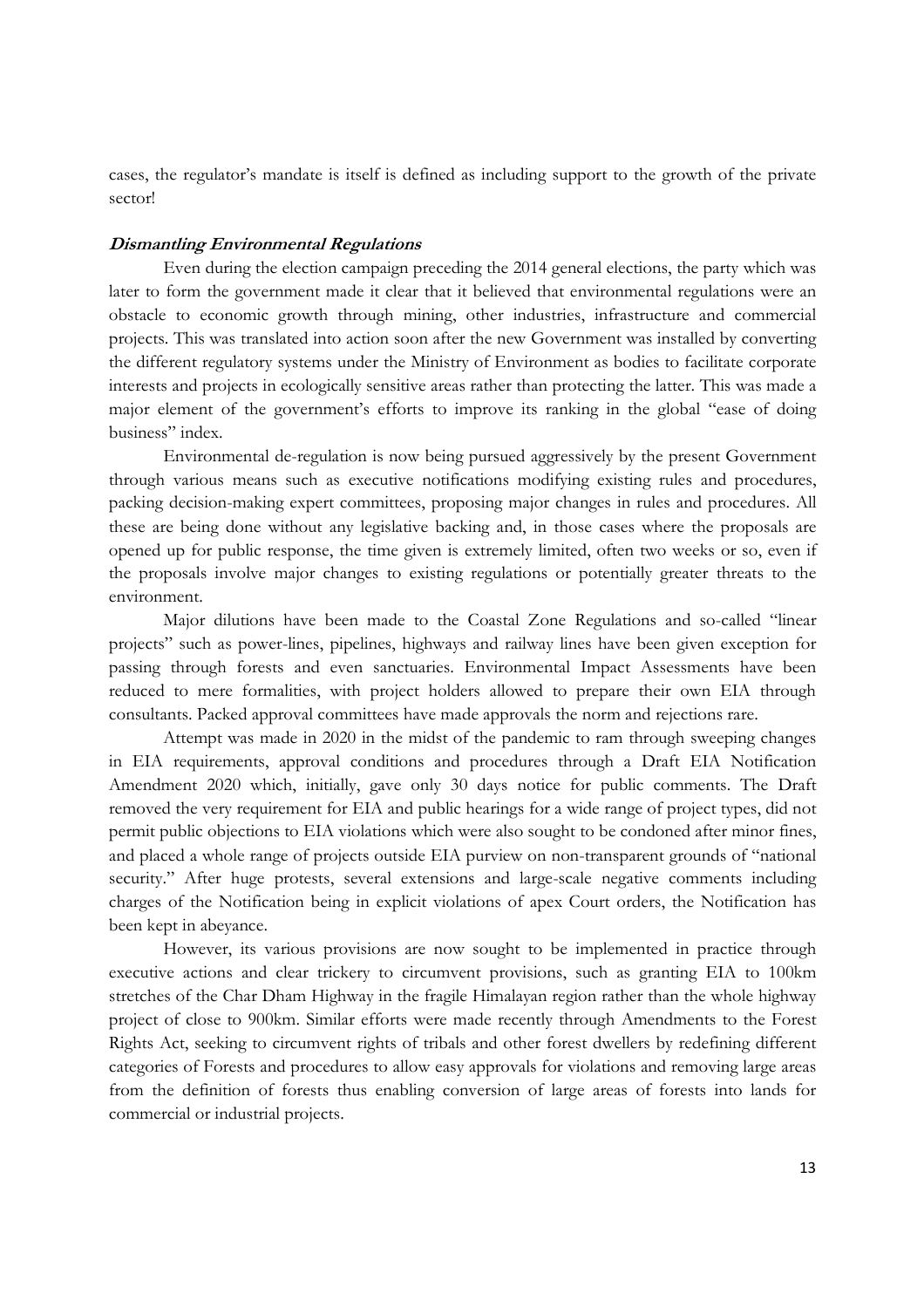### **Wrong idea of Self-Reliance**

 The big belief, and break from the early post-Independence past, especially from the 1990s onwards has been that self-reliance is an outmoded concept, technologically an unnecessary effort to "reinvent the wheel" when any country can simply buy the latest technology from somewhere. This Government even believed it could build a modern defence industry in India through FDI! This policy has predictably fallen flat on its face for obvious reasons --- no country will part with its advanced technology for love or for money. In India, the myth spread by the present dispensation is that domestic manufacturing of MNC or other foreign corporation's products is self-reliance or "atma nirbharta!" It is not! Even when products are made in India, the MNC never parts with critical know-how, so that major technology always remains with the MNC. If true self-reliance were to be achieved, the know-how and technology is absorbed, and the Indian entity develops the next generation of the technology on its own. Contrary to the situation and endeavours during early decades of Indian independence and strenuous efforts, India is now well on its way towards technological dependence which will ultimately threaten the long cherished strategic autonomy.

India is today mostly a good market for foreign or MNC goods, even if they are sometimes made or assembled in India, such as automobiles or white goods or cell phones. Even the largest Indian private corporations, except a few in the single digits, are junior partners of MNCs or other foreign entities, have developed no autonomous S&T capabilities despite having been around for many decades, and make few products of global standard or own a global brand.

While the world is now on the verge of the "fourth industrial revolution" comprising 5G, AI, robotics and further automation, autonomous vehicles, electric or hydrogen fuel-cell vehicles, renewable energy storage and so on, India has been left staring at a future where we are no higher up the technological or value ladder than we used to be. With the Indian private sector not interested in R&D or developing indigenous capability, and the government hell-bent on destroying the public sector who could have undertaken the tasks, as the few remaining PSUs in atomic energy, space, defence are showing even today, the future is not looking bright for the country. Other countries eyeing the future are investing huge amounts of public funds in R&D in strategically identified sectors, without which this task is next to impossible since even large global corporations find it difficult to carry the load by themselves.

The S&T and Innovation Policy (STIP) shows no acknowledgement of this, and continues to shy away from large public investment in R&D, and imagines that private and foreign investment would somehow appear. NEP too shows no real awareness of the research, human resources and institutional structures of the future economy and related technologies, both in white and blue collar education and skill development. In the present governance structure and in the neo-liberal paradigm, there is also no room for planning as such, with Niti Aayog as well as private and MNC consultancies engaging essentially in guess-work or following ideological prescriptions. The education system has deteriorated to the extent that industrialists repeatedly lament a lack of suitably skilled and educated manpower as the second of industry's major problems in India along with poor infrastructure.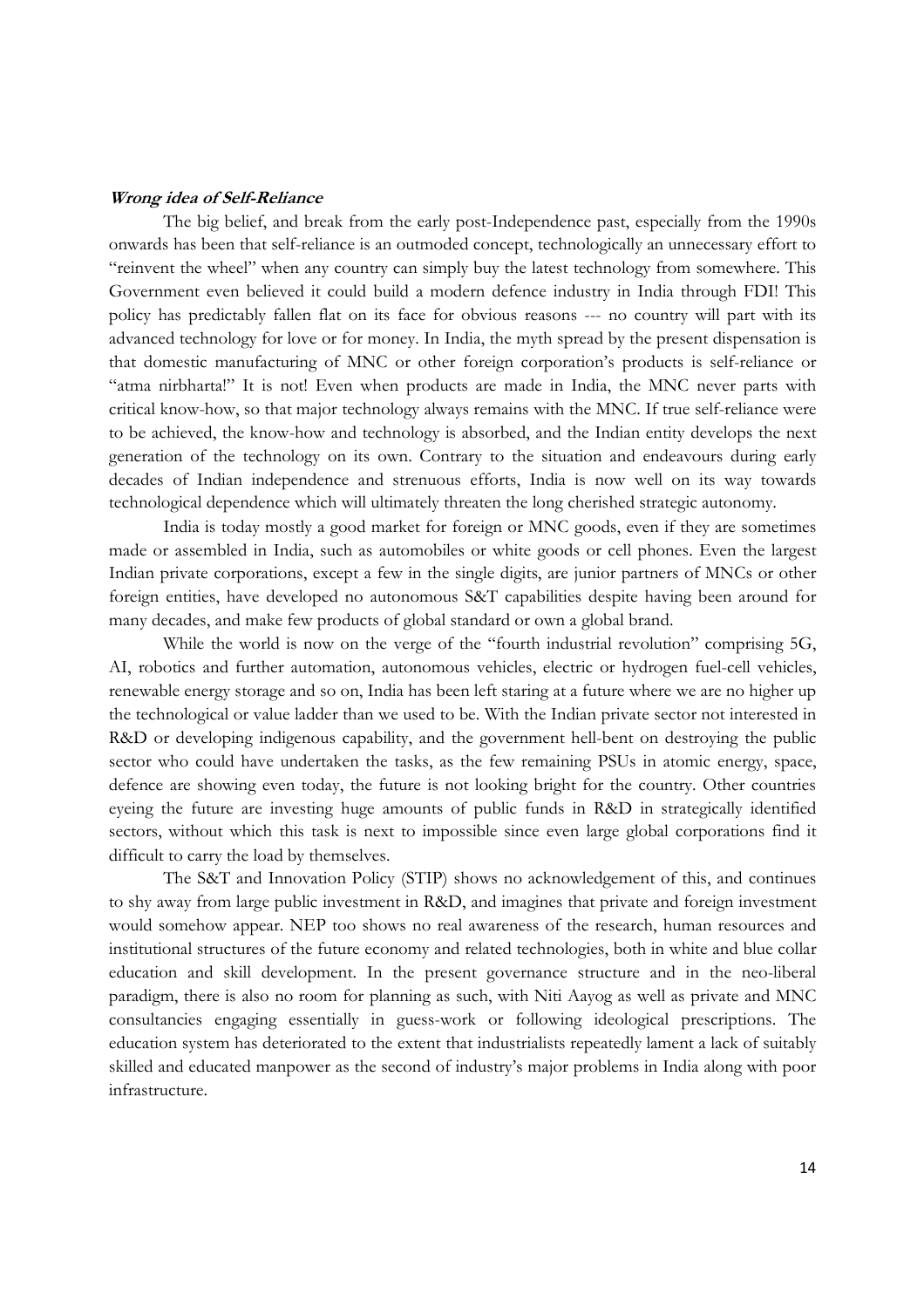#### **Changing the Idea of India**

 Apart from the economic, technological and social aspects, the present Government is also dragging the country far away from the Constitutional values and the Idea of India, marked by unity in diversity, plurality of cultures, language and lifestyles, freedom and pluralism of opinion, and promotion of scientific temper.

The imposition of the ruling dispensation's own ideology and core political beliefs on the whole nation, and the complete intolerance towards dissent and plurality of opinion, including evidence-based disputation, has been another characteristic of the present phase, marking a sharp departure from Constitutional values and the Idea of India.

This Government, aided by Hindutva forces, has put majoritarian Hindutva and "cultural nationalism" at the forefront, undermining the secular state, pluralism and unity in diversity which holds this country together and which is admired the world over. Over the past seven-odd years, the nation has been torn apart by majoritarian, discriminatory and often violently pushed policies like the CAA-NPR-NRC, brutal lynchings and harassment of minority community citizens on the pretext of cow-slaughter, "love jihad," or any other pretext. Traditional food habits of many communities in different parts of the country, from the North-East to Kerala, are under attack. Attempts are being made to impose Hindi on non-Hindi speaking States in myriad ways, insisting that constructed Vedic-Sanskritic past is the repository of all knowledge, the only true "history" and the only worthwhile tradition worthy of respect and being called Indian. All these ideas are given pride of place in the NEP.

Leading lights of the government and the ruling dispensation have repeatedly sought to impose their unsubstantiated views on ancient Vedic-Sanskritic science on a par with modern science, such as availability of the internet during the Mahabharata, advanced cosmetic surgery as evidenced by Lord Ganesha's elephant head fitting seamlessly on a human body etc. All critics of such views, and those who defend evidence-based reasoning and scientific temper, are attacked as westernized and anti-national. The Constitutional ideals of unity of diversity and respect for all religions and cultures in this vast country are sought to be drowned under a single monolithic majoritarian "Hindu-Hindi" culture. In parallel, the federated system of governance by States and the Union is being trampled under a new unitary structure, contrary to the Constitutional system and subsumed under numerous centralizing schemes such as "One Nation, one everything."

Pluralism of opinion has been repeatedly attacked by the present dispensation in different ways and context. Universities such as in Hyderabad, JNU, IITs in Chennai and Mumbai have been under constant attack, including through organized physical assaults, including for hosting lectures on topics disliked by the ruling dispensation or encouraging critical thinking. Books, plays, poems and films have been attacked. Champions of scientific temper and critical thought such as Narendra Dabholkar, Govind Pansare, M.M.Kalburgi and Gauri Lankesh were murdered allegedly by Hindutvavadi forces. All these are attacks not just on specific issues, but on pluralism of opinion and critical thinking itself. This is crucial, not just for the Peoples Science Movement but for scientific temper itself. Science and creative thinking cannot flourish without pluralism of opinion and freedom of expression, or in an atmosphere of blind subservience to authority.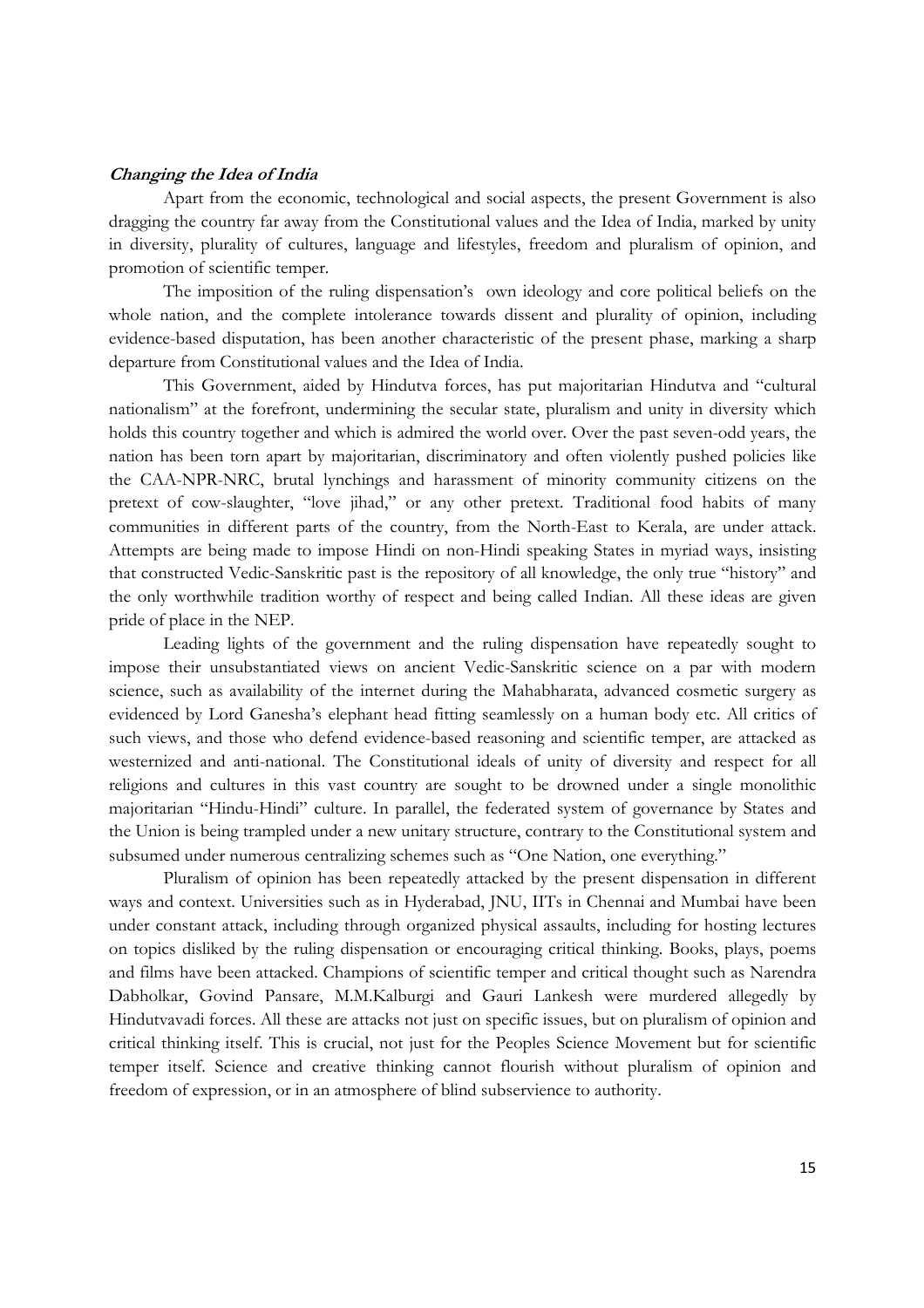The present dispensation consciously and deliberately refuses to follow evidence-based reasoning and governance. Instead, evidence is manipulated or manufactured to suit its own preconceived decisions, as revealed by withdrawal of governmental reports showing contrary data and hence conclusions, pressures on premiere autonomous research institutions to tailor data to suit government narratives.

This was clearly in evidence during the Covid-19 pandemic when even the opinions of leading scientists in government-appointment committees were repeatedly ignored. Numerous international scholars, human rights organizations and activists, have faced censorship, refusal of permission to enter or do research in India, with government attempting to require academic institutions to seek permission before organizing even virtual webinars! The present dispensation's policy of communal and other polarizations raises paramount questions about the nation's future. If a country is divided within itself, how can it work with a common zeal for the common good? If a country has no friends and a poor reputation internationally, with no soft power, how can it play a major leave alone leading role in the comity of nations and advance the interests of its citizens? If a country does everything it can to stifle critical thinking, how can its youth lead the country in the knowledge era?

India desperately needs to restore its post-independence identity as a forward looking country, building its autonomous self-reliant knowledge especially in science and technology for the global economy of tomorrow, promote its major public sector industries to achieve these goals along with those private entities with a commitment and dedication to achieve self-reliance in India. India desperately needs to re-establish Constitutional values of unity of diversity so that all States, cultures and people of all religions can move forward determinedly each in their own unique way. India needs to take forward its values of plurality, freedom of expression, autonomy of governance institutions, strong anti-discrimination laws, and a planned and well-regulated economy keeping in mind socio-economic equity, environmental sustainability, protection of historically underprivileged populations and demands of the future global economy and technological ecosystem. None of this can happen without a robust public education system and effective primary health care system. Employment and livelihoods need to be ensured for the masses along with appropriate safety nets. Together these call for systematic planning and a welfare state.

For the present dispensation, it seems GDP growth and the "ease of doing business" are far more important that raising the living standards and promoting livelihoods of the mass of people. The present Government's fascination with high-cost, grandiose infrastructure and constructions projects while ignoring the travails of the poor is accelerating. Cases in point are the Ahmedabad-Mumbai bullet train, the Sardar Patel statue, the Central Vista and related projects in the national capital, Varanasi "beautification" projects even as the Ganga continues being filthy, the Sabarmati waterfront and, recently, the gaudy and incongruous Jalianwalabagh Memorial. An even more jazzed-up and unseemly Rs.1250 crores Memorial complex at Gandhi's simple cottage structures in the Sabarmati Ashram. The long-standing goal of the Republic to establish a welfare state has been thrown to the winds in the most openly elitist and pro-business government since Independence.

Above all, no country can progress if its people are divided against each other. The British colonialists perpetuated their rule over the Indian sub-continent through their conscious policy of